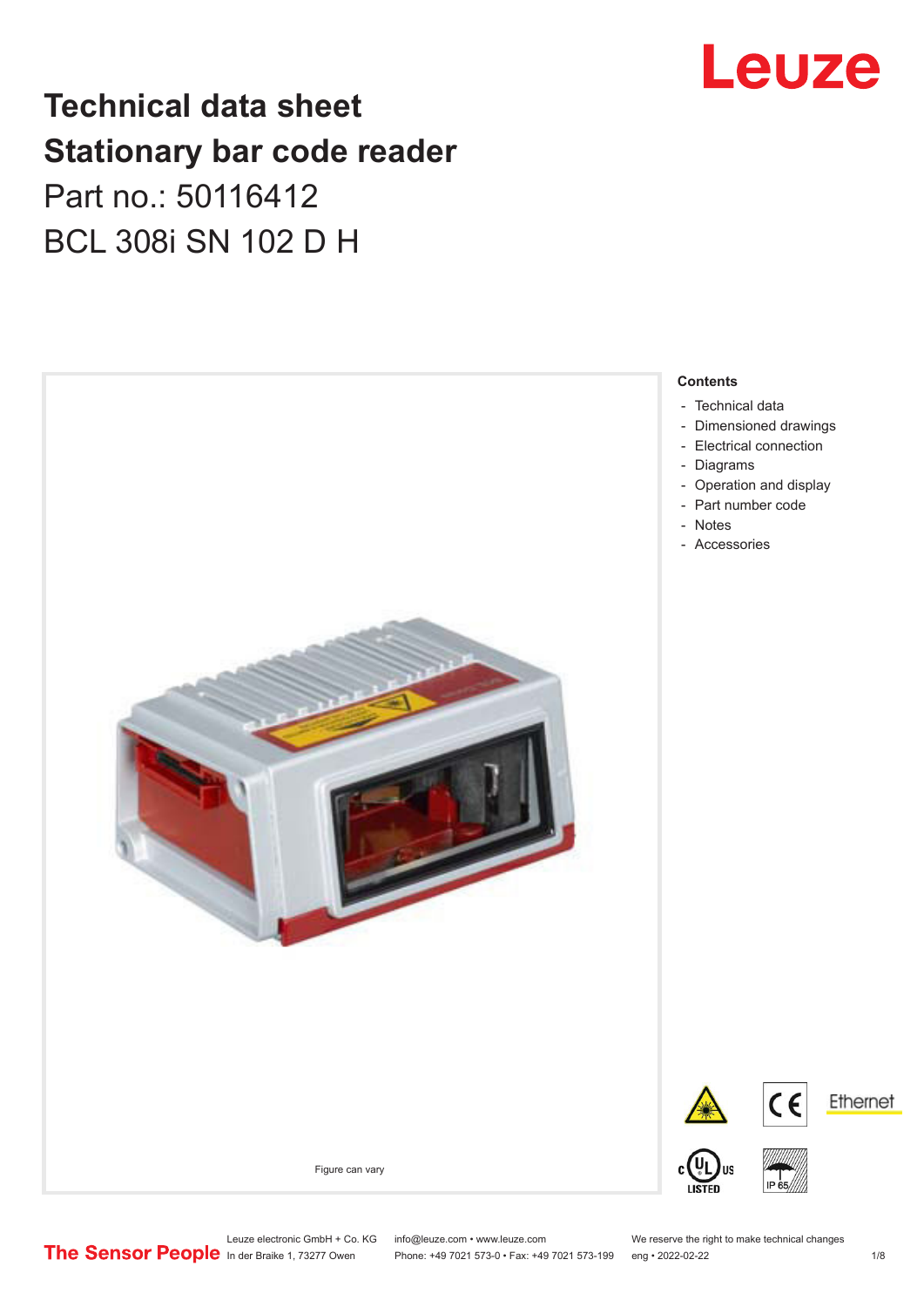### <span id="page-1-0"></span>**Technical data**

# Leuze

| <b>Basic data</b>                |                           |
|----------------------------------|---------------------------|
| <b>Series</b>                    | <b>BCL 300i</b>           |
| <b>Special version</b>           |                           |
| <b>Special version</b>           | Heating                   |
| <b>Functions</b>                 |                           |
| <b>Functions</b>                 | Alignment mode            |
|                                  | AutoConfig                |
|                                  | AutoControl               |
|                                  | AutoReflAct               |
|                                  | Code fragment technology  |
|                                  | Heating                   |
|                                  | <b>LED</b> indicator      |
|                                  | Reference code comparison |
| <b>Characteristic parameters</b> |                           |

#### **MTTF** 110 years **Read data Code types, readable** 2/5 Interleaved Codabar Code 128 Code 39 Code 93 EAN 8/13 GS1 Databar Expanded GS1 Databar Limited GS1 Databar Omnidirectional UPC **Scanning rate, typical** 1,000 scans/s **Bar codes per reading gate, max. number** 64 Piece(s)

#### **Optical data**

| <b>Reading distance</b>                         | $50160$ mm                 |
|-------------------------------------------------|----------------------------|
| Light source                                    | Laser, Red                 |
| Wavelength                                      | 655 nm                     |
| Laser class                                     | 1. IEC/EN 60825-1:2014     |
| <b>Transmitted-signal shape</b>                 | Continuous                 |
| Usable opening angle (reading field<br>opening) | 60°                        |
| <b>Modulus size</b>                             | $0.1270.2$ mm              |
| <b>Reading method</b>                           | Line scanner               |
| <b>Beam deflection</b>                          | Via rotating polygon wheel |
| Light beam exit                                 | Front                      |
|                                                 |                            |

#### **Electrical data**

#### **Protective circuit** Polarity reversal protection

**Performance data** Supply voltage  $U_B$ 

18 ... 30 V, DC **Power consumption, max.** 27 W

**Inputs/outputs selectable Output current, max.** 60 mA **Number of inputs/outputs selectable** 2 Piece(s) **Input current, max.** 8 mA

| Interface |                               |                                                                                               |
|-----------|-------------------------------|-----------------------------------------------------------------------------------------------|
|           | Type                          | Ethernet                                                                                      |
|           | <b>Ethernet</b>               |                                                                                               |
|           | <b>Architecture</b>           | Client                                                                                        |
|           |                               | Server                                                                                        |
|           | <b>Address assignment</b>     | <b>DHCP</b>                                                                                   |
|           |                               | Manual address assignment                                                                     |
|           | <b>Transmission speed</b>     | 10 Mbit/s                                                                                     |
|           |                               | 100 Mbit/s                                                                                    |
|           | <b>Function</b>               | Process                                                                                       |
|           | <b>Switch functionality</b>   | Integrated                                                                                    |
|           | <b>Transmission protocol</b>  | TCP/IP, UDP                                                                                   |
|           | <b>Service interface</b>      |                                                                                               |
|           |                               |                                                                                               |
|           | Type                          | <b>USB 2.0</b>                                                                                |
|           | <b>USB</b><br><b>Function</b> | Configuration via software                                                                    |
|           |                               | Service                                                                                       |
|           |                               |                                                                                               |
|           | <b>Connection</b>             |                                                                                               |
|           | <b>Number of connections</b>  | 1 Piece(s)                                                                                    |
|           | <b>Connection 1</b>           |                                                                                               |
|           | <b>Function</b>               | <b>BUS IN</b>                                                                                 |
|           |                               | <b>BUS OUT</b>                                                                                |
|           |                               | Connection to device                                                                          |
|           |                               | Data interface                                                                                |
|           |                               | PWR / SW IN / OUT                                                                             |
|           |                               | Service interface                                                                             |
|           | Type of connection            | Plug connector, It is essential to use a<br>connection unit when commissioning the<br>device. |
|           | No. of pins                   | 32 -pin                                                                                       |
|           | <b>Type</b>                   | Male                                                                                          |
|           | <b>Mechanical data</b>        |                                                                                               |
|           | Design                        | Cubic                                                                                         |
|           | Dimension (W x H x L)         | 95 mm x 44 mm x 68 mm                                                                         |
|           | <b>Housing material</b>       | Metal                                                                                         |
|           | <b>Metal housing</b>          | Diecast aluminum                                                                              |
|           | Lens cover material           | Glass                                                                                         |
|           | Net weight                    | 290 g                                                                                         |
|           | <b>Housing color</b>          | Red                                                                                           |
|           |                               | Silver                                                                                        |
|           | <b>Type of fastening</b>      | Dovetail grooves                                                                              |
|           |                               | Fastening on back                                                                             |
|           |                               | Via optional mounting device                                                                  |
|           |                               |                                                                                               |
|           | <b>Operation and display</b>  |                                                                                               |
|           | Type of display               | LED                                                                                           |

| Type of display              | 1 H                                               |  |
|------------------------------|---------------------------------------------------|--|
|                              | Monochromatic graphic display, 128 x 32<br>pixels |  |
| <b>Number of LEDs</b>        | 2 Piece(s)                                        |  |
| <b>Type of configuration</b> | Via web browser                                   |  |
|                              |                                                   |  |

Leuze electronic GmbH + Co. KG info@leuze.com • www.leuze.com We reserve the right to make technical changes<br>
The Sensor People in der Braike 1, 73277 Owen Phone: +49 7021 573-0 • Fax: +49 7021 573-199 eng • 2022-02-22 Phone: +49 7021 573-0 • Fax: +49 7021 573-199 eng • 2022-02-22 2 2/8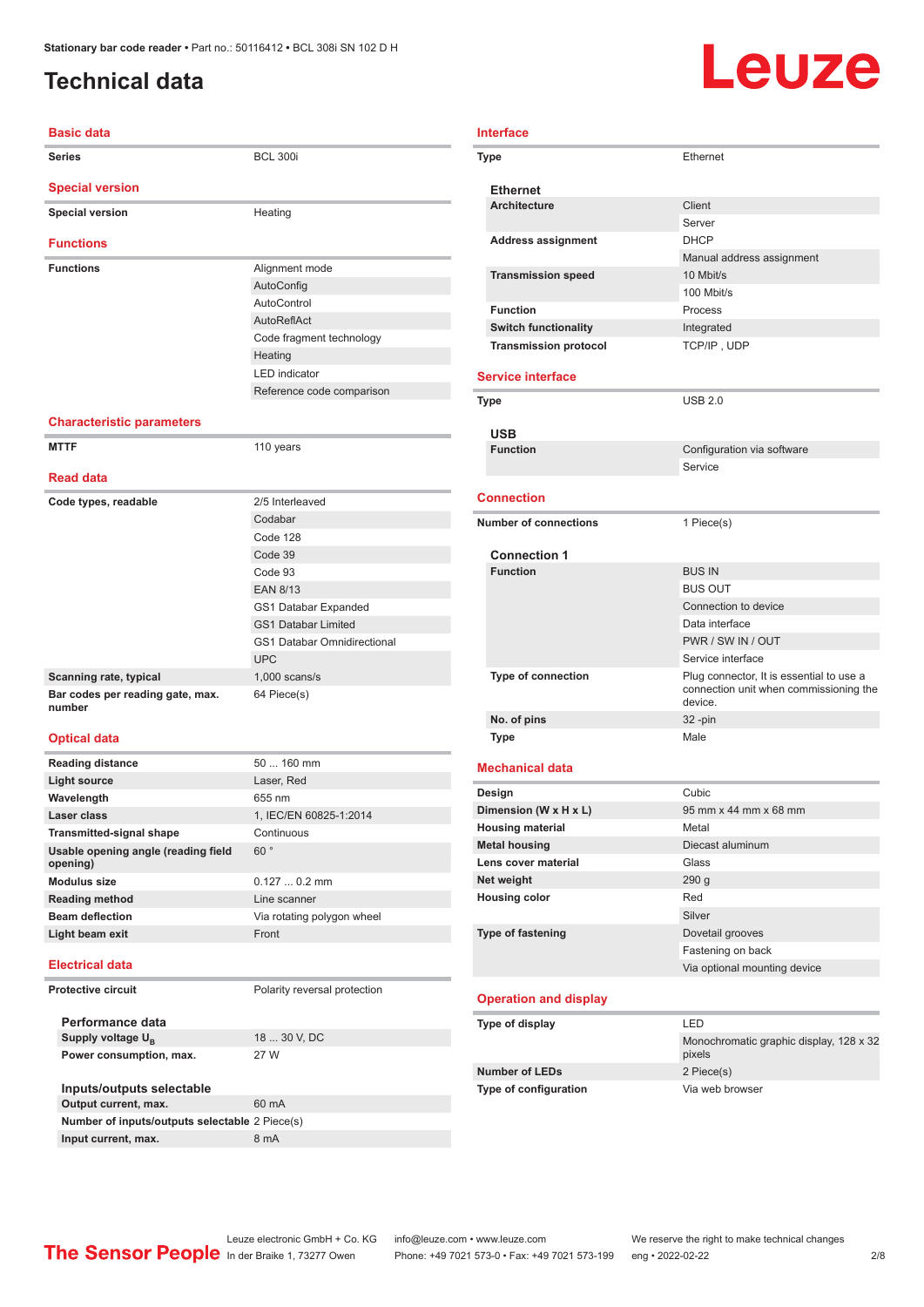### <span id="page-2-0"></span>**Technical data**

## Leuze

#### **Environmental data**

| Ambient temperature, operation     | $-3540 °C$  |
|------------------------------------|-------------|
| Ambient temperature, storage       | $-20$ 70 °C |
| Relative humidity (non-condensing) | $090\%$     |

#### **Certifications**

| Degree of protection                                               | IP 65                    |
|--------------------------------------------------------------------|--------------------------|
| <b>Protection class</b>                                            | Ш                        |
| <b>Certifications</b>                                              | c UL US                  |
| Test procedure for EMC in accordance<br>with standard              | EN 55022                 |
|                                                                    | EN 61000-4-2, -3, -4, -6 |
| Test procedure for shock in<br>accordance with standard            | IEC 60068-2-27, test Ea  |
| Test procedure for continuous shock<br>in accordance with standard | IEC 60068-2-29, test Eb  |
| Test procedure for vibration in<br>accordance with standard        | IEC 60068-2-6, test Fc   |

#### **Classification**

| <b>Customs tariff number</b> | 84719000 |
|------------------------------|----------|
| <b>ECLASS 5.1.4</b>          | 27280102 |
| <b>ECLASS 8.0</b>            | 27280102 |
| <b>ECLASS 9.0</b>            | 27280102 |
| ECLASS 10.0                  | 27280102 |
| <b>ECLASS 11.0</b>           | 27280102 |
| ECLASS 12.0                  | 27280102 |
| <b>ETIM 5.0</b>              | EC002550 |
| <b>ETIM 6.0</b>              | EC002550 |
| <b>ETIM 7.0</b>              | EC002550 |
|                              |          |

## **Dimensioned drawings**

All dimensions in millimeters





#### A Optical axis

B M4 thread (5 deep)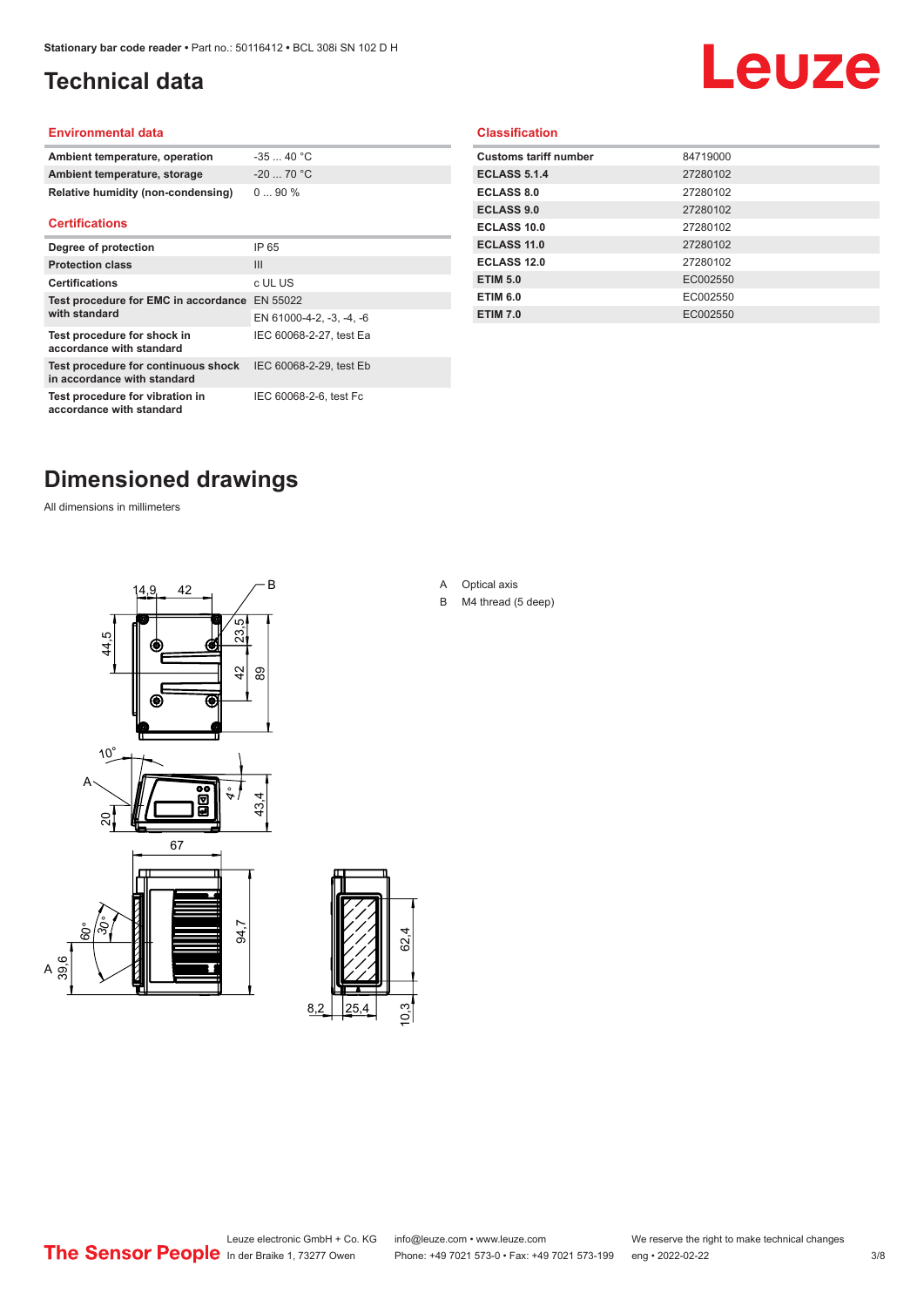#### <span id="page-3-0"></span>**Electrical connection**

## Leuze

#### **Connection 1**

| <b>Function</b>    | <b>BUS IN</b>                                                              |
|--------------------|----------------------------------------------------------------------------|
|                    | <b>BUS OUT</b>                                                             |
|                    | Connection to device                                                       |
|                    | Data interface                                                             |
|                    | PWR / SW IN / OUT                                                          |
|                    | Service interface                                                          |
| Type of connection | Plug connector                                                             |
| Type of connection | It is essential to use a connection unit when<br>commissioning the device. |
| No. of pins        | $32 - pin$                                                                 |
| Type               | Male                                                                       |

#### **Diagrams**

#### Reading field curve



x Reading field distance [mm]

y Reading field width [mm]

## **Operation and display**

| <b>LED</b> |            | <b>Display</b>                        | <b>Meaning</b>                  |
|------------|------------|---------------------------------------|---------------------------------|
|            | <b>PWR</b> | Green, flashing                       | Device ok, initialization phase |
|            |            | Green, continuous light               | Device OK                       |
|            |            | Green, briefly off - on               | Reading successful              |
|            |            | green, briefly off - briefly red - on | Reading not successful          |
|            |            | Orange, continuous light              | Service mode                    |
|            |            |                                       |                                 |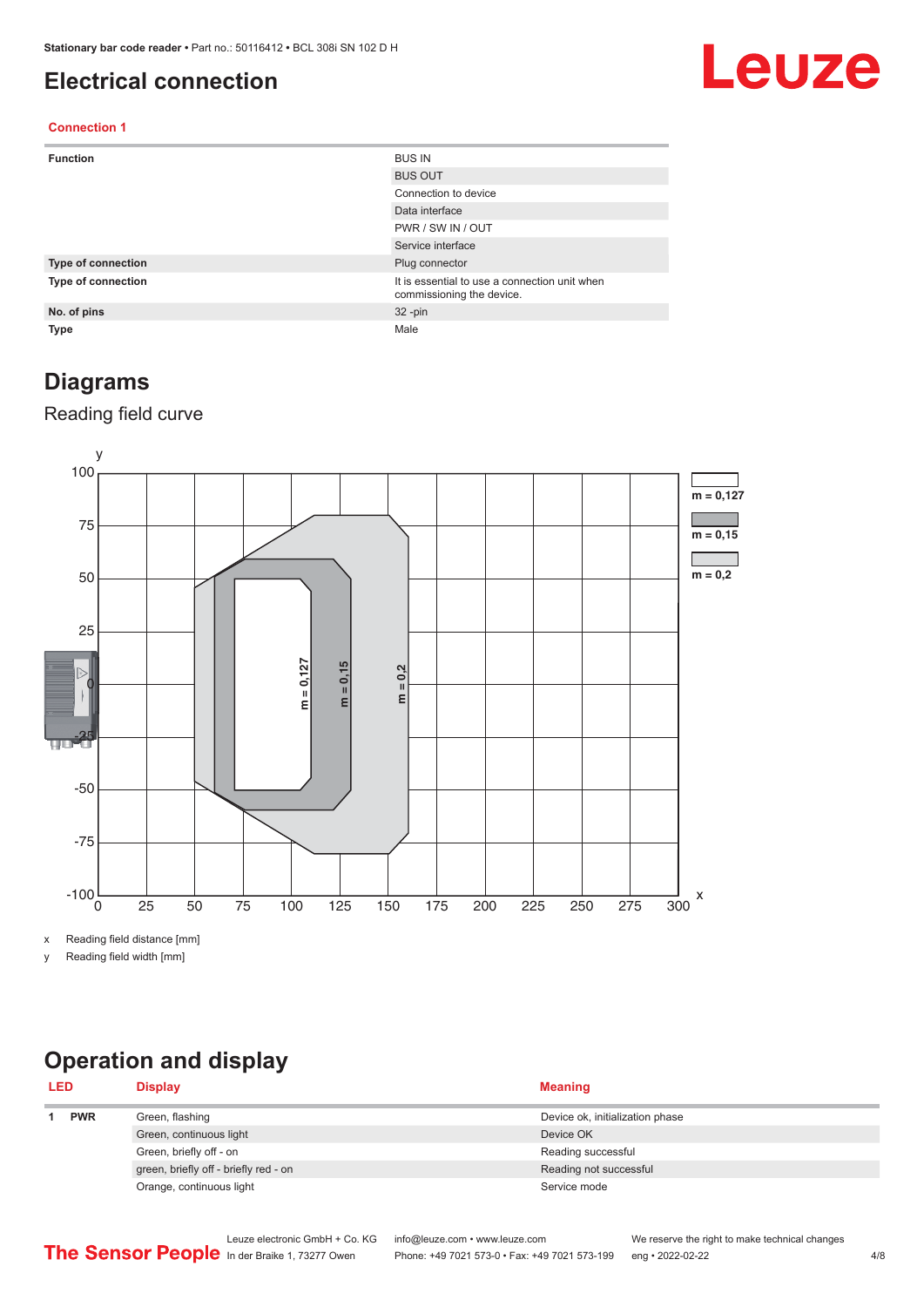#### **Operation and display**

#### <span id="page-4-0"></span>Leuze **LED Display Meaning 1 PWR** Red, flashing **Device OK, warning set** Device OK, warning set Red, continuous light Error, device error **2 BUS** Green, flashing **Initialization** Initialization Green, continuous light Bus operation of Bus operation of Bus operation of Bus operation of

#### **Part number code**

Part designation: **BCL XXXX YYZ AAA BB CCCC**

| <b>BCL</b>  | <b>Operating principle</b><br>BCL: bar code reader                                                                                                                                                                                       |
|-------------|------------------------------------------------------------------------------------------------------------------------------------------------------------------------------------------------------------------------------------------|
| <b>XXXX</b> | Series/interface (integrated fieldbus technology)<br>300i: RS 232 / RS 422 (stand-alone)<br>301i: RS 485 (multiNet slave)<br>304i: PROFIBUS DP<br>308i: EtherNet TCP/IP, UDP<br>338i: EtherCAT<br>348i: PROFINET RT<br>358i: EtherNet/IP |
| YY          | <b>Scanning principle</b><br>S: line scanner (single line)<br>R1: line scanner (raster)<br>O: oscillating-mirror scanner (oscillating mirror)                                                                                            |
| z           | <b>Optics</b><br>N: High Density (close)<br>M: Medium Density (medium distance)<br>F: Low Density (remote)<br>L: Long Range (very large distances)<br>J: ink-jet (depending on the application)                                          |
| <b>AAA</b>  | <b>Beam exit</b><br>100: lateral<br>102: front                                                                                                                                                                                           |
| <b>BB</b>   | <b>Special equipment</b><br>D: With display<br>H: With heating<br>DH: optionally with display and heating<br>P: plastic exit window                                                                                                      |
| CCCC        | <b>Functions</b><br>F007: optimized process data structure                                                                                                                                                                               |
| $M = 4.4$   |                                                                                                                                                                                                                                          |

Red, flashing Communication error communication error communication error communication error

Red, continuous light Bus error

| <b>Note</b>                                                                                  |
|----------------------------------------------------------------------------------------------|
| ∜ A list with all available device types can be found on the Leuze website at www.leuze.com. |

#### **Notes**

| Observe intended use!                                                                                                                                                                                                      |
|----------------------------------------------------------------------------------------------------------------------------------------------------------------------------------------------------------------------------|
| $\%$ This product is not a safety sensor and is not intended as personnel protection.<br>₹ The product may only be put into operation by competent persons.<br>♦ Only use the product in accordance with its intended use. |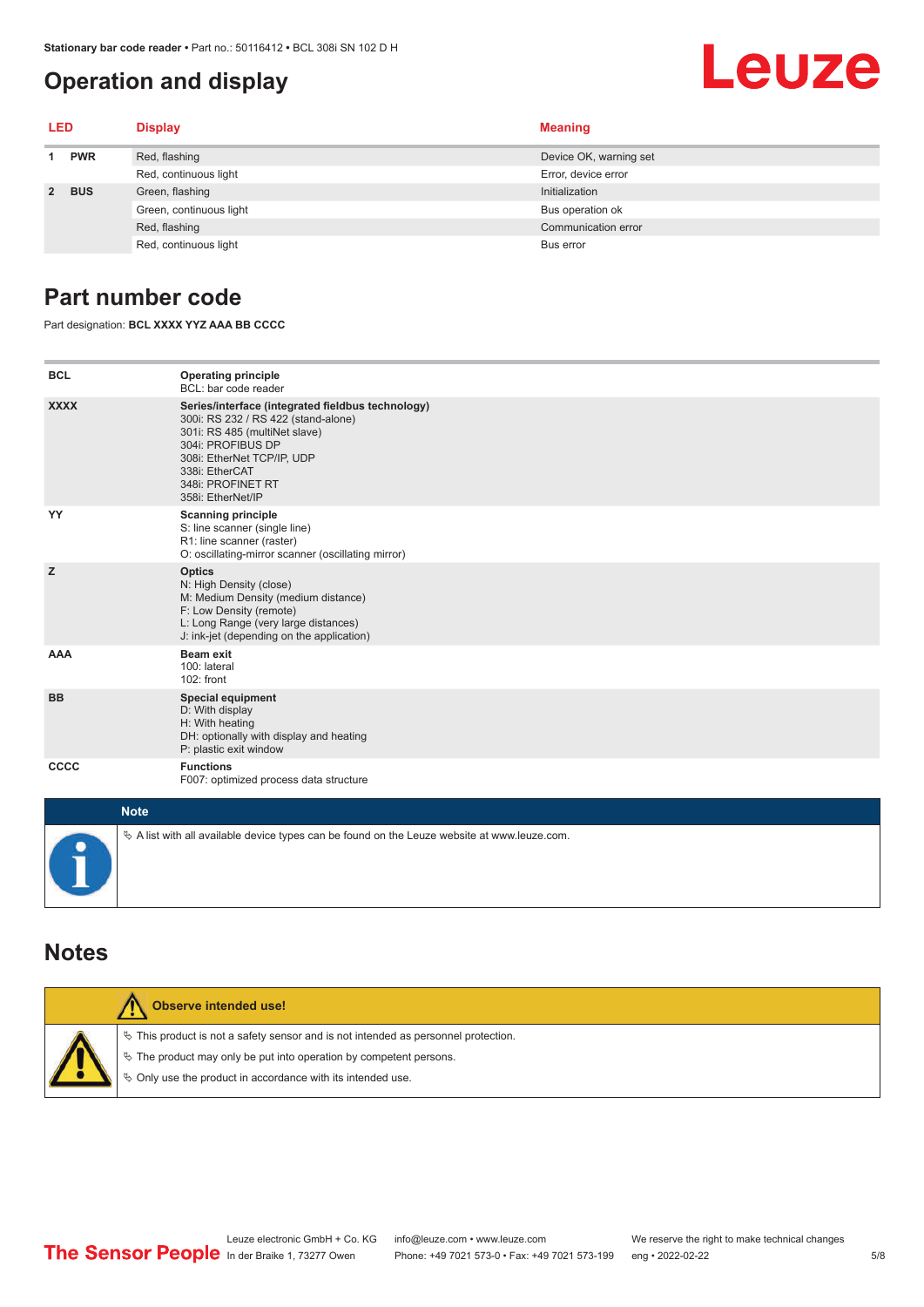#### <span id="page-5-0"></span>**Notes**

|   | <b>ATTENTION! LASER RADIATION - CLASS 1 LASER PRODUCT</b>                                                                                                                                                                                                                                                                                                                                                                                                                                                                                                   |
|---|-------------------------------------------------------------------------------------------------------------------------------------------------------------------------------------------------------------------------------------------------------------------------------------------------------------------------------------------------------------------------------------------------------------------------------------------------------------------------------------------------------------------------------------------------------------|
| 纂 | The device satisfies the requirements of IEC/EN 60825-1:2014 safety regulations for a product of laser class 1 and complies with 21 CFR 1040.10 except<br>for conformance with IEC 60825-1 Ed. 3., as described in Laser Notice No. 56, dated May 8, 2019.<br>$\%$ Observe the applicable statutory and local laser protection regulations.<br>$\%$ The device must not be tampered with and must not be changed in any way.<br>There are no user-serviceable parts inside the device.<br>Repairs must only be performed by Leuze electronic GmbH + Co. KG. |

#### **Accessories**

#### Connection technology - Connection cables

|   | Part no. | <b>Designation</b>      | <b>Article</b>   | <b>Description</b>                                                                                                                                                                            |
|---|----------|-------------------------|------------------|-----------------------------------------------------------------------------------------------------------------------------------------------------------------------------------------------|
| ≌ | 50132079 | KD U-M12-5A-V1-<br>050  | Connection cable | Connection 1: Connector, M12, Axial, Female, A-coded, 5-pin<br>Connection 2: Open end<br>Shielded: No<br>Cable length: 5,000 mm<br>Sheathing material: PVC                                    |
|   | 50135074 | KS ET-M12-4A-P7-<br>050 | Connection cable | Suitable for interface: Ethernet<br>Connection 1: Connector, M12, Axial, Male, D-coded, 4-pin<br>Connection 2: Open end<br>Shielded: Yes<br>Cable length: 5,000 mm<br>Sheathing material: PUR |

### Connection technology - Interconnection cables

|   |    | Part no. | <b>Designation</b>                     | <b>Article</b>        | <b>Description</b>                                                                                                                                                                                                               |
|---|----|----------|----------------------------------------|-----------------------|----------------------------------------------------------------------------------------------------------------------------------------------------------------------------------------------------------------------------------|
| Ħ | ▣  | 50117011 | <b>KB USB A - USB</b><br>miniB         | Service line          | Suitable for interface: USB<br>Connection 1: USB<br>Connection 2: USB<br>Shielded: Yes<br>Cable length: 1,500 mm<br>Sheathing material: PVC                                                                                      |
|   |    | 50137078 | <b>KSS ET-M12-4A-</b><br>M12-4A-P7-050 | Interconnection cable | Suitable for interface: Ethernet<br>Connection 1: Connector, M12, Axial, Male, D-coded, 4-pin<br>Connection 2: Connector, M12, Axial, Male, D-coded, 4-pin<br>Shielded: Yes<br>Cable length: 5,000 mm<br>Sheathing material: PUR |
|   | 甘量 | 50135081 | <b>KSS ET-M12-4A-</b><br>RJ45-A-P7-050 | Interconnection cable | Suitable for interface: Ethernet<br>Connection 1: Connector, M12, Axial, Male, D-coded, 4-pin<br>Connection 2: RJ45<br>Shielded: Yes<br>Cable length: 5,000 mm<br>Sheathing material: PUR                                        |

Leuze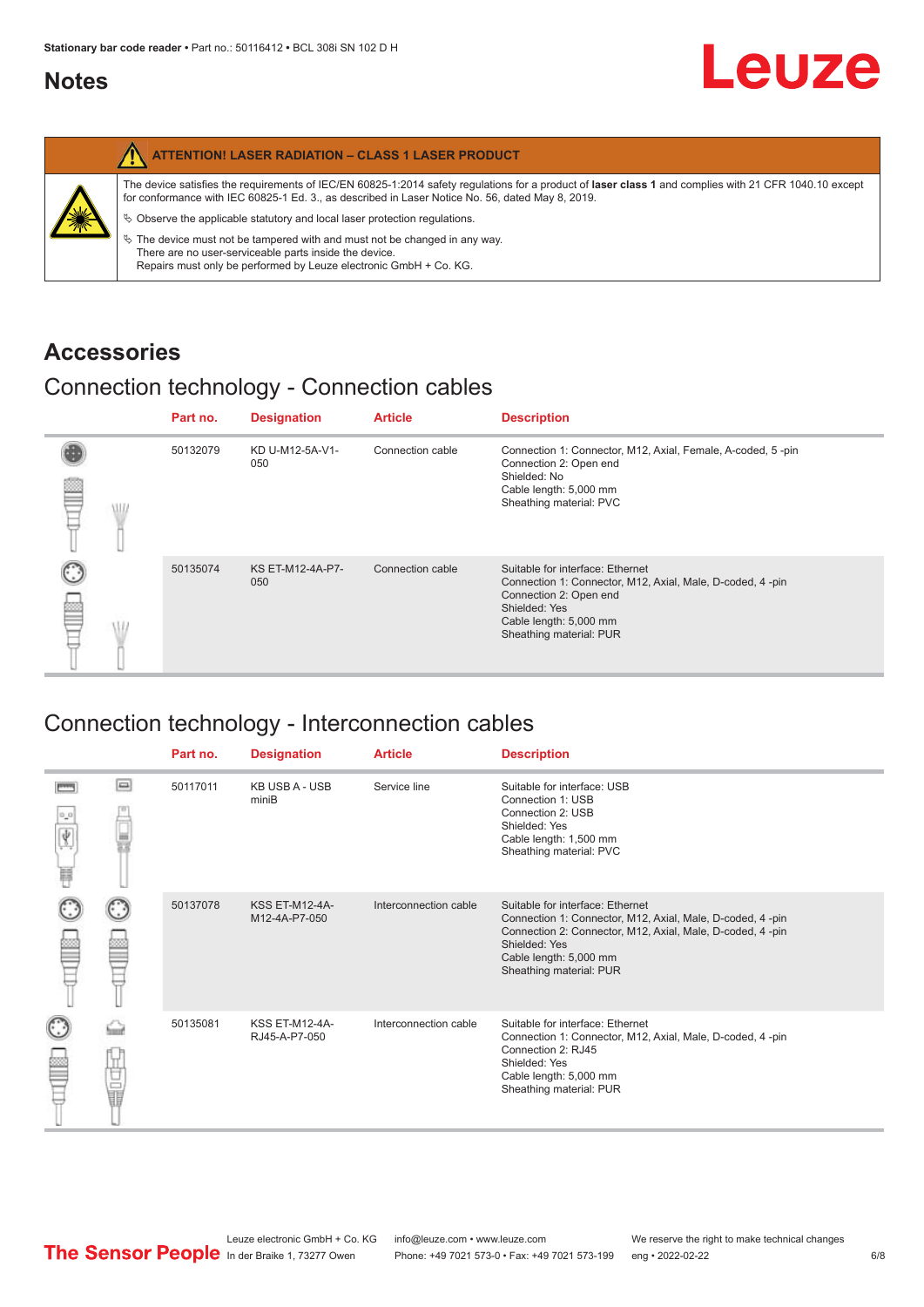## Leuze

#### **Accessories**

## Connection technology - Connection boxes

| Part no.   | <b>Designation</b> | <b>Article</b>  | <b>Description</b>                                                                                                                               |
|------------|--------------------|-----------------|--------------------------------------------------------------------------------------------------------------------------------------------------|
| 50131255 * | ME 308 103         | Connection unit | Suitable for: BCL 308i<br>Suitable for interface: Ethernet<br>Number of connections: 4 Piece(s)<br>Connection: Cable with connector, M12, 900 mm |
| 50131254 * | ME 308 104         | Connection unit | Suitable for: BCL 308i<br>Suitable for interface: Ethernet<br>Number of connections: 5 Piece(s)<br>Connection: Cable with connector, M12, 900 mm |
| 50116466 * | MK 308             | Connection unit | Suitable for: BCL 308i<br>Suitable for interface: Ethernet<br>Number of connections: 4 Piece(s)<br>Connection: Terminal                          |
| 50114823 * | <b>MS 308</b>      | Connection unit | Suitable for: BCL 308i<br>Suitable for interface: Ethernet<br>Number of connections: 4 Piece(s)<br>Connection: Connector, M12                    |

\* Necessary accessories, please order separately

### Mounting technology - Mounting brackets

|        | Part no. | <b>Designation</b> | <b>Article</b>  | <b>Description</b>                                                                                                                                                                            |
|--------|----------|--------------------|-----------------|-----------------------------------------------------------------------------------------------------------------------------------------------------------------------------------------------|
| $\sim$ | 50121433 | BT 300 W           | Mounting device | Design of mounting device: Angle, L-shape<br>Fastening, at system: Through-hole mounting<br>Mounting bracket, at device: Screw type<br>Type of mounting device: Adjustable<br>Material: Metal |

### Mounting technology - Rod mounts

| Part no. | <b>Designation</b> | <b>Article</b>  | <b>Description</b>                                                                                                                                                                                                                                                |
|----------|--------------------|-----------------|-------------------------------------------------------------------------------------------------------------------------------------------------------------------------------------------------------------------------------------------------------------------|
| 50121435 | $BT 56 - 1$        | Mounting device | Functions: Static applications<br>Design of mounting device: Mounting system<br>Fastening, at system: For 12 mm rod, For 14 mm rod, For 16 mm rod<br>Mounting bracket, at device: Clampable<br>Material: Metal<br>Tightening torque of the clamping jaws: $8 N·m$ |

### Mounting technology - Other

| Part no. | <b>Designation</b> | <b>Article</b>  | <b>Description</b>                                                                                                                                 |
|----------|--------------------|-----------------|----------------------------------------------------------------------------------------------------------------------------------------------------|
| 50124941 | <b>BTU 0300M-W</b> | Mounting device | Fastening, at system: Through-hole mounting<br>Mounting bracket, at device: Clampable, Groove mounting, Suited for M4<br>screws<br>Material: Metal |